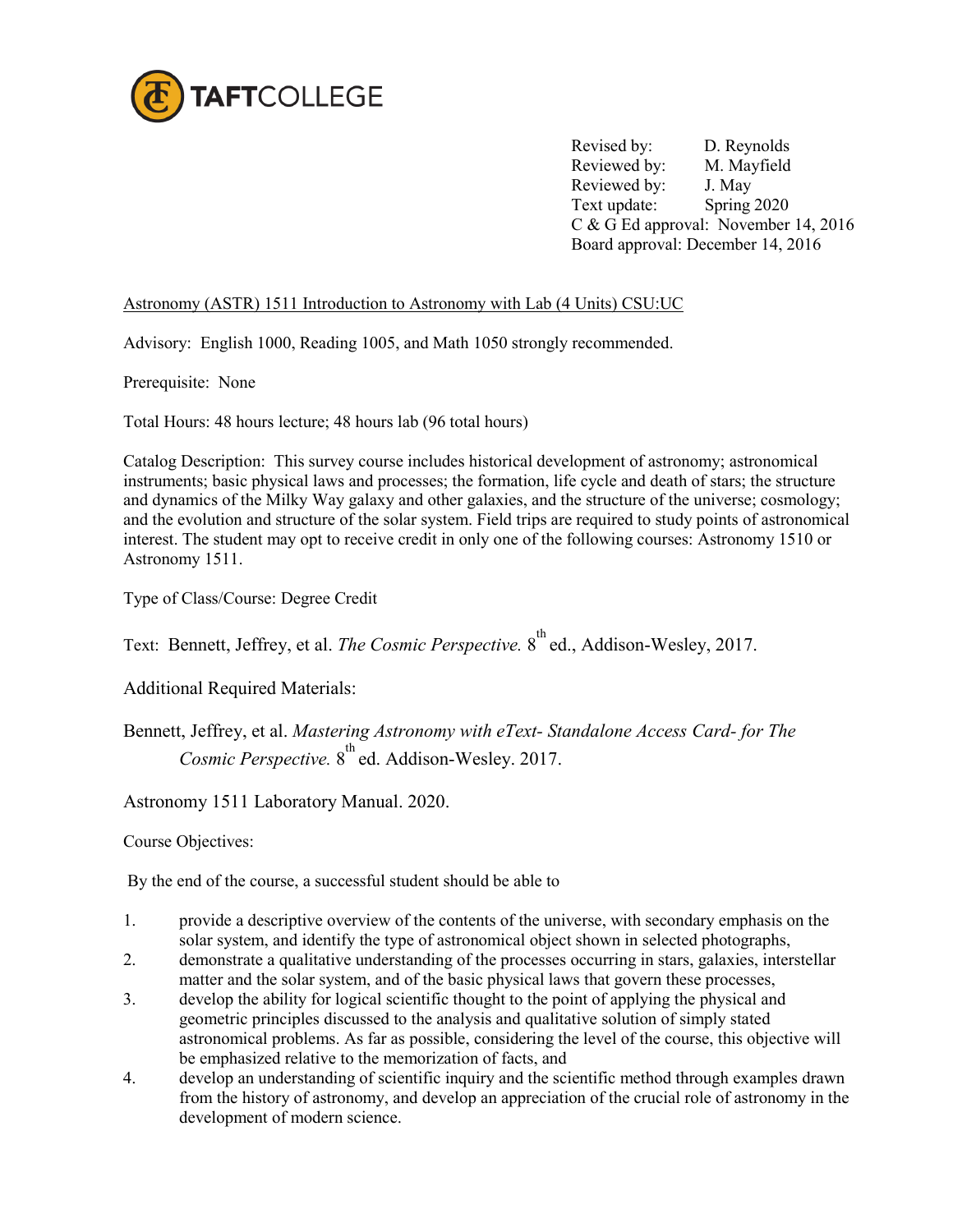

Course Scope and Content (Lecture):

| Unit I   | Grand Tour of the Heavens<br>$A_{-}$<br>Astronomers tools<br>Constellations<br>$\mathbf{B}$ .<br>$C_{\cdot}$<br>Stellar measurements<br>D.<br>Origins<br>Е.<br>Science versus pseudoscience                                                         |
|----------|-----------------------------------------------------------------------------------------------------------------------------------------------------------------------------------------------------------------------------------------------------|
| Unit II  | Electromagnetic Radiation<br>A.<br>Electromagnetic radiation<br>B.<br><b>Black body radiation</b><br>C.<br>Absorption and emission spectra<br>Properties of matter<br>D.<br>Doppler effect<br>E.                                                    |
| Unit III | <b>Optics and Telescopes</b><br>Eyes and cameras<br>$A_{-}$<br><b>B</b> .<br>Refracting telescopes<br>$C_{\cdot}$<br>Reflecting telescopes<br>D.<br>Schmidt telescope<br>Е.<br>Ground based telescopes and satellites                               |
| Unit IV  | Motion of Stars and Planets<br>$\mathbf{A}$<br>Phases of the moon<br><b>B.</b><br>Solar and lunar eclipses<br>$C_{\cdot}$<br>Apparent magnitude<br>Celestial sphere<br>D.<br>Celestial coordinates<br>Е.<br>F.<br>Seasons, time zones and calendars |
| Unit V   | <b>History of Astronomy</b><br>Ancient roots of science<br>$A_{-}$<br><b>B</b> .<br>Aristotle<br>$C_{\cdot}$<br>Ptolemy<br>Copernicus<br>D.<br><b>Brahe</b><br>Е.<br>F.<br>Kepler<br>Galileo<br>G.<br>Н.<br>Newton                                  |
| Unit VI  | The Solar System<br>Terrestrial planets<br>A.<br>Β.<br>Jovian planets<br>$C_{\cdot}$<br>Pluto and Charon<br>Asteroids<br>D.<br>Е.<br>Comets<br>F.<br>Other solar systems<br>G.<br>Formation of our solar system                                     |
| Unit VII | Our Sun                                                                                                                                                                                                                                             |

A. The Sun's basic structure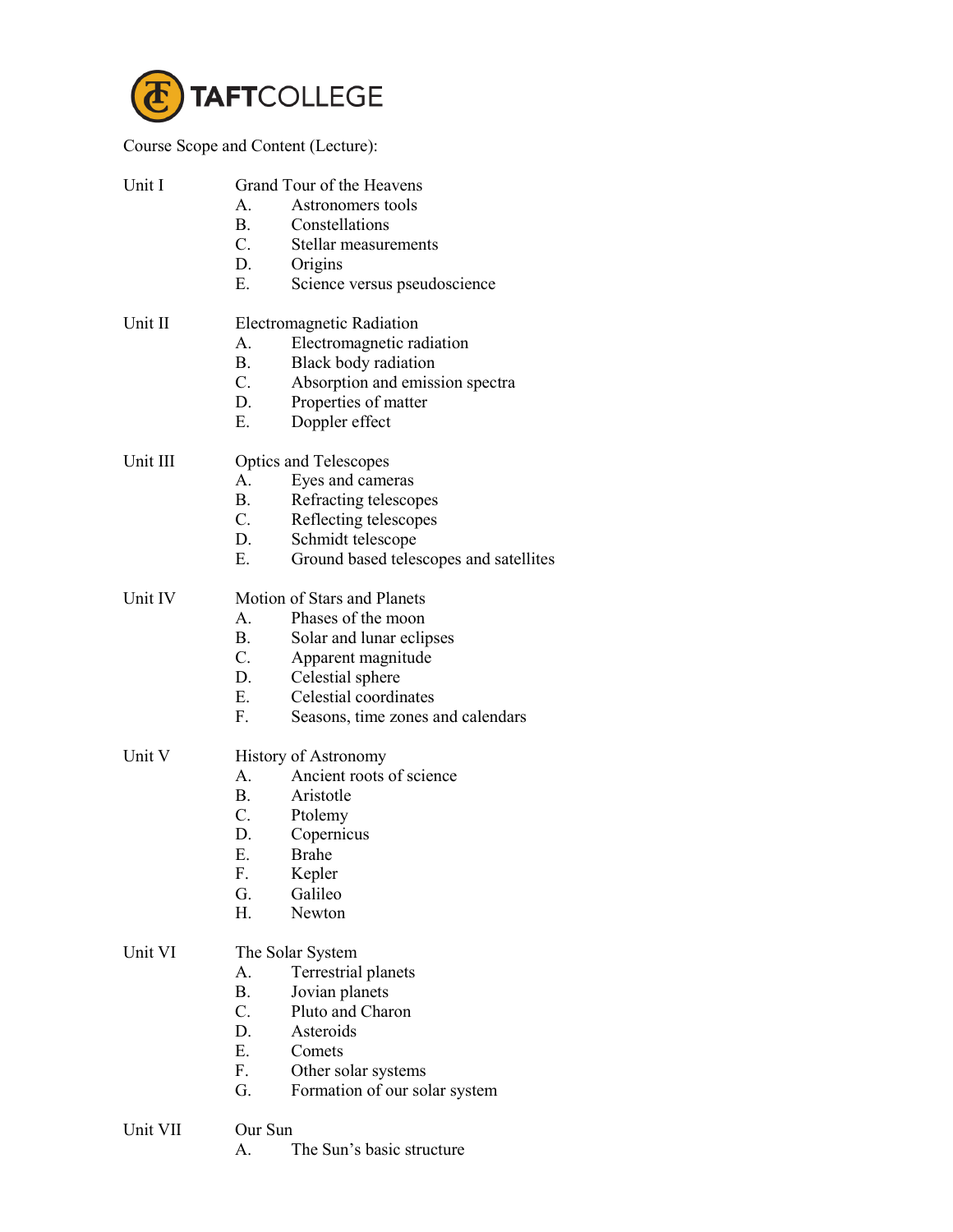

- B. Hydrogen fusion and neutrinos<br>C. Sunspots and other solar activity
- Sunspots and other solar activity

## Unit VIII Distant Stars

- A. Color, temperature and spectra of the stars<br>B. Stellar classification
- Stellar classification
- C. Stellar parallax
- D. The inverse square law
- E. Hertzsprung-Russell diagrams
- F. Star sizes
- G. Binary stars
- H. Mass luminosity relation
- I. Variable stars
- J. Star clusters

## Unit IX The Birth and Death of Stars

- A. Starbirth
- B. Nuclear fusion
- C. Brown dwarfs
- D. The death of stars
- E. Black holes

## Unit X Galaxies

- A. The Milky Way Galaxy
- B. A Universe of Galaxies
- C. Dark matter
- D. Hubble's Law
- E. Quasars and active galaxies<br>F. Cosmology
- Cosmology

Course Scope and Content (Laboratory):

| <b>Unit I</b> | $A_{-}$<br>B.                            | <b>Basic Astronomy Skills</b><br><b>Position and Star Charts</b><br>Seasons and Motions of Stars and Planets                |
|---------------|------------------------------------------|-----------------------------------------------------------------------------------------------------------------------------|
| Unit II       | A.<br>$\mathbf{B}$                       | <b>Fundamentals of Astronomy</b><br>Kepler's and Newton's Laws<br>Parallax and Distance                                     |
| Unit III      | $A_{\cdot}$<br><b>B</b> .<br>$C_{\cdot}$ | Nature of Light in Astronomy<br>Electromagnetic Spectrum of Light<br>Absorption and Emission Spectra<br>Properties of Waves |
| Unit IV       | Telescopes<br>A.<br>B.                   | Properties and Design of Telescopes<br>Optics and Imaging                                                                   |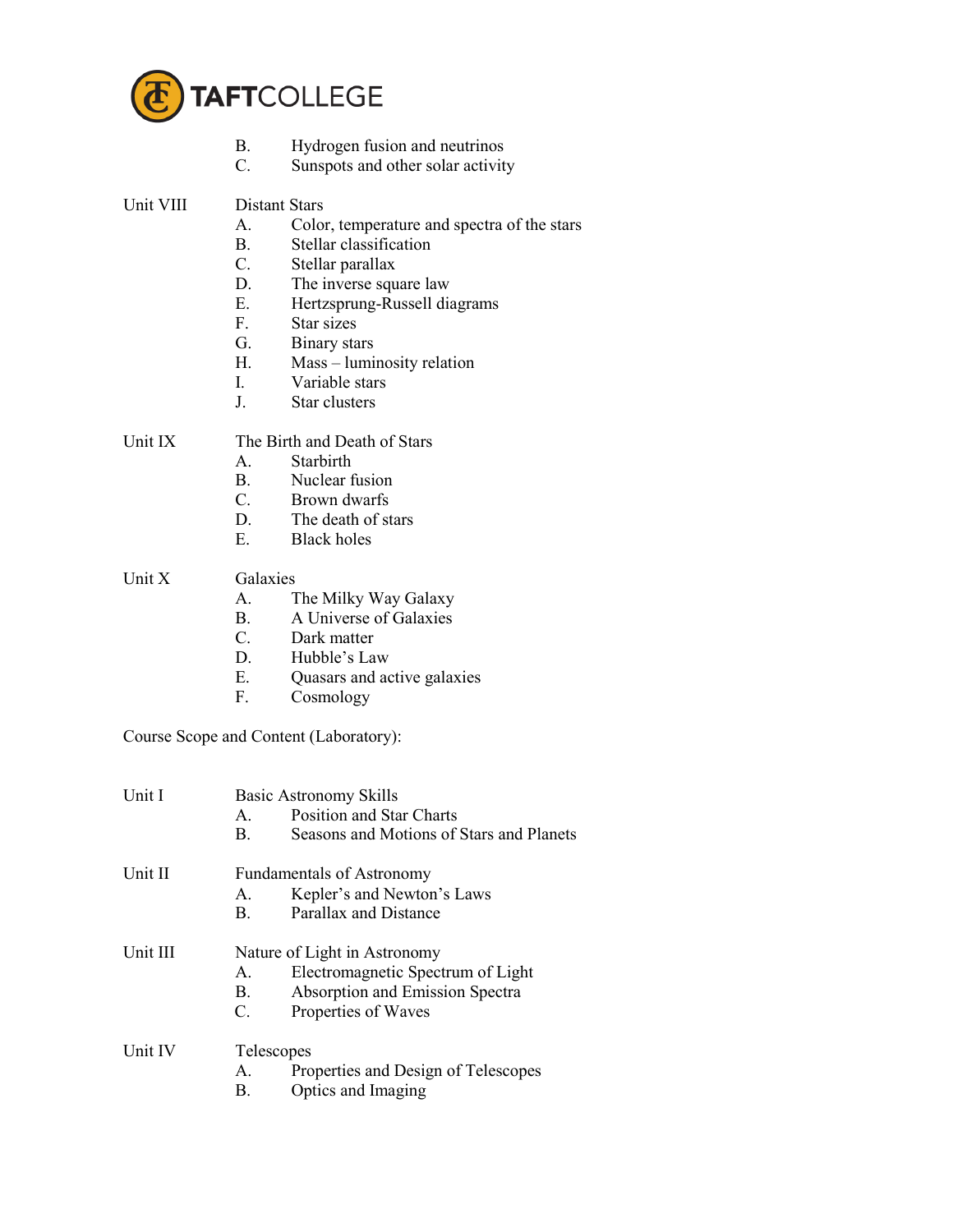

| Unit V    | А.<br>В.                                             | Solar and Lunar Observing<br>Observing the Sun<br>Observing the Moon and Lunar Phases                 |
|-----------|------------------------------------------------------|-------------------------------------------------------------------------------------------------------|
| Unit VI   | Planets<br>$\mathsf{A}$<br>$\mathbf{B}$ .<br>$C_{-}$ | <b>Terrestrial Planets</b><br>Jovian Planets<br>Exo-Planets                                           |
| Unit VII  | Stars<br>$A_{-}$<br>B.<br>$\mathcal{C}$              | <b>Blackbody Radiation</b><br>Hertzsprung-Russell Diagram<br><b>Extreme Stars</b>                     |
| Unit VIII | $A_{-}$<br>В.                                        | Galaxies and Cosmology<br><b>Classification and Distribution</b><br>Origins and Scale of the Universe |

Outside Activities:

The students in this class will spend a minimum of 6 hours per week outside of the regular class time doing the following:

- 1. Studying text, chapter handouts and learning objectives.
- 2. Answering questions.
- 3. Skill practice.
- 4. Completing required reading.<br>5. Problem solving activity or ex-
- Problem solving activity or exercise.
- 6. Written work.

Methods of Instruction:

- 1. Assign reading topics in the text book and selected references
- 2. Class lectures will be used to clarify and extend the theoretical and factual concepts present in the text
- 3. Class discussions and problem solving sessions
- 4. Audiovisual materials, relative to some unit of study will be shown to supplement lecture materials
- 5. Problem sets and questions from the text will be assigned
- 6. Telescopic and non-telescopic visual observations will be employed so that students may see some of the objects that are emphasized in the lectures
- 7. Field Trips

Methods of Evaluation:

- 1. Substantial writing assignments including:
	- a. Essay exams
	- b. Research reports
- 2. Computational or non-computational problem-solving demonstrations including:
	- a. Exams
	- b. Homework problems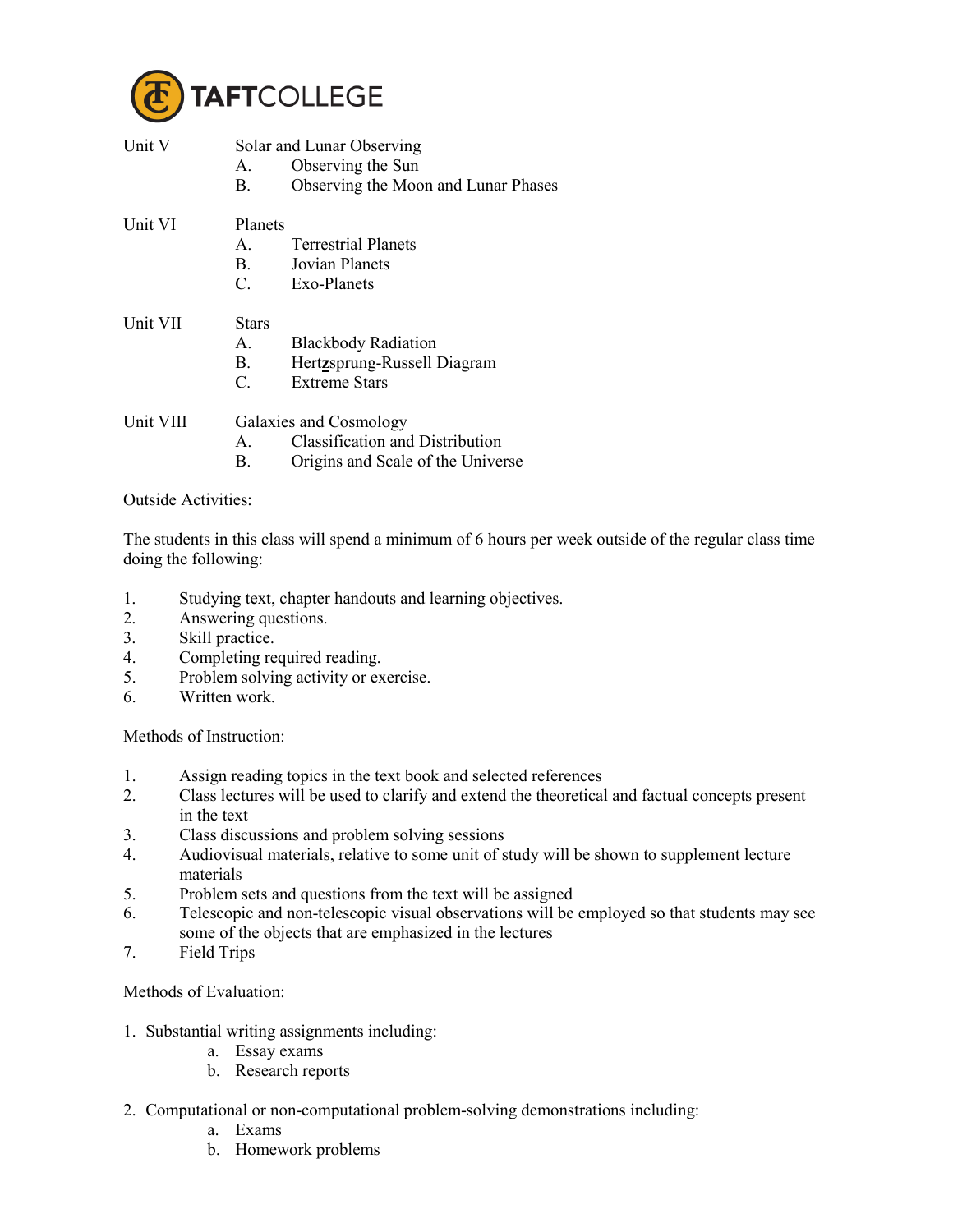

- c. Quizzes
- 3. Other examinations, including:
	- a. Multiple choice
	- b. Matching items
	- c. True/false items
	- d. Completion

Laboratory Category: Extensive Laboratory

Pre delivery criteria: All of the following criteria are met by this lab.

- 1. Curriculum development for each lab.<br>2. Published schedule of individual labor.
- Published schedule of individual laboratory activities.
- 3. Published laboratory activity objectives.
- 4. Published methods of evaluation.
- 5. Supervision of equipment maintenance, laboratory setup, and acquisition of lab materials and supplies.

During laboratory activity of the laboratory: All of the following criteria are met by this lab.

- 1. Instructor is physically present in lab when students are performing lab activities.<br>2. Instructor is responsible for active facilitation of laboratory learning.
- Instructor is responsible for active facilitation of laboratory learning.
- 3. Instructor is responsible for active delivery of curriculum.
- 4. Instructor is required for safety and mentoring of lab activities.
- 5. Instructor is responsible for presentation of significant evaluation.

Post laboratory activity of the laboratory: All of the following criteria are met by this lab.

- 1. Instructor is responsible for personal evaluation of significant student outcomes (lab exercises, exams, practical**'**s, notebooks, portfolios, etc.) that become a component of the student grade that cover the majority of lab exercises performed during the course.
- 2. Instructor is responsible for supervision of laboratory clean up of equipment and materials.

Supplemental Data:

| TOP Code:                  | 191100: Astronomy                  |
|----------------------------|------------------------------------|
| <b>SAM Priority Code:</b>  | E: Non-Occupational                |
| <b>Distance Education:</b> | Online; Offline                    |
| Funding Agency:            | Y: Not Applicable (funds not used) |
| Program Status:            | 1: Program Applicable              |
| Noncredit Category:        | Y: Not Applicable, Credit Course   |